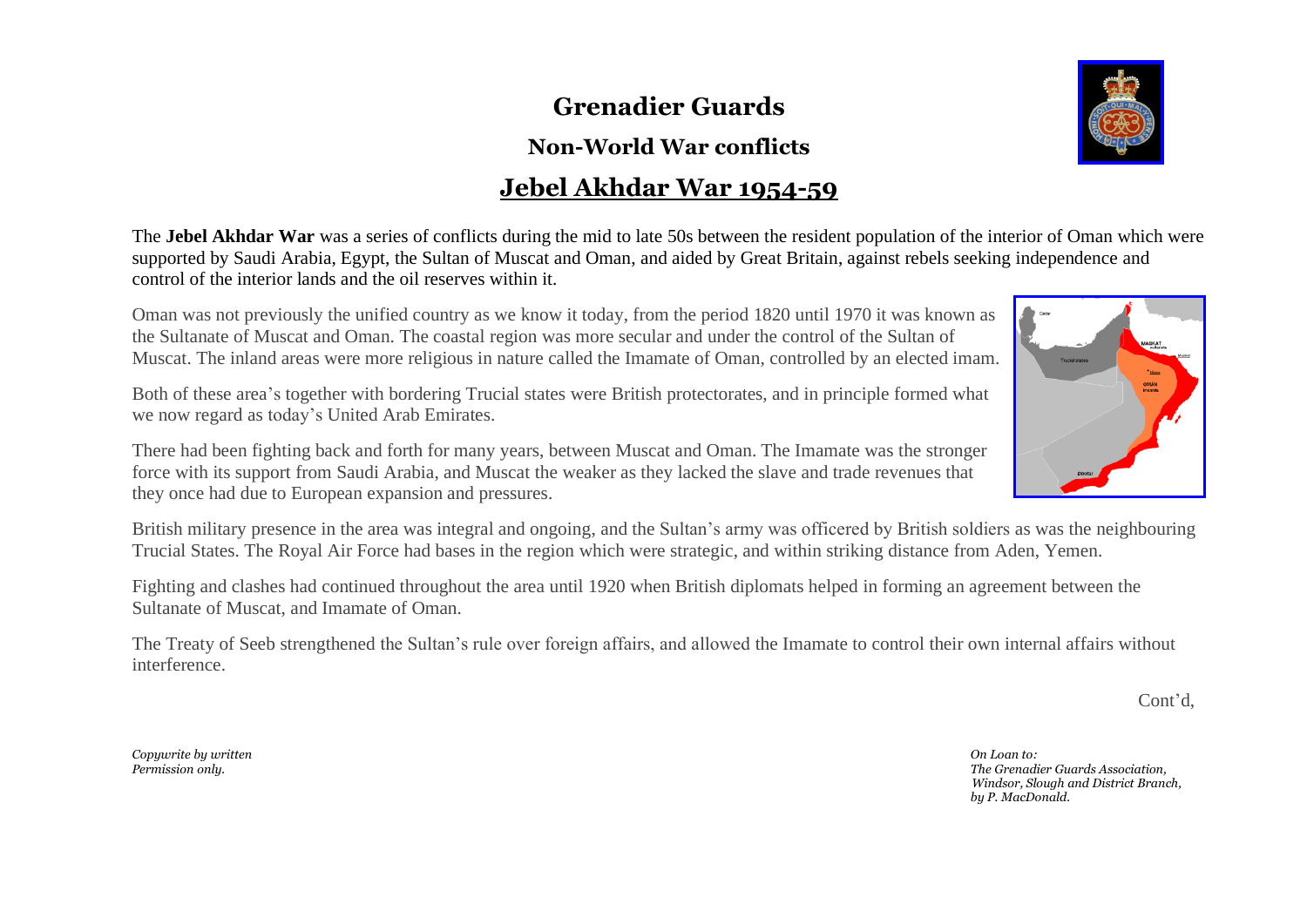British oil companies had been keen to explore for oil in Oman and in January 1923 an agreement between the Sultanate, and the British government was signed. The agreement required the Sultanate to consult with the local British political agent, and then obtain approval of the then British Government for permission to extract oil.

Subsequently in July 1928 an agreement called the Red Line Agreement was signed, the signatories being the Anglo-Persian Company (now British Petroleum (BP)), Royal Dutch/Shell, Compagnie Française des Pétroles (now Total), Near East Development Corporation (now Exxon-Mobil) and Calouste Gulbenkian an Armenian businessman. The agreement was to collectively search and produce oil in what was effectively the post Ottoman Empire region, which included the Arabian Peninsula.

Calouste Gulbenkian held 5% of the shares and each company holding 23.75%, the agreement held that none of the signatories was allowed to pursue the establishment of oil concessions within the agreed-on area, without including the other stakeholders. In 1929 the agreement members would go on to establish the Iraq Petroleum Company, or IPC.

*Calouste Gulbenkian, was born 29th March 1869 in Istanbul, Turkey, and died on 20th July 1955, in Lisbon, Portugal. In 1911 he was instrumental in founding the Turkish Petroleum Company, later to become the Iraq Petroleum Company. He is credited as the first to exploit Iraqi oil and his 5% share in the Red Line Agreement made him one of the richest men in the world, and in 1948 he went on to negotiated the Saudi Arabian oil [concessions](https://www.merriam-webster.com/dictionary/concessions) to U.S. oil companies. His wealth allowed him amass an outstanding collection of art, which is stored and on view at his museum in Lisbon, Portugal. His Lisbon-based Calouste Gulbenkian Foundation aids activities in Art, Science, Cultural relations, social welfare, health, and education worldwide.*

The Red Line agreement did not preclude other companies from pursuing interest in the region, and it was in 1933 that Standard Oil Company of California (now Chevron) won an oil concession with Saudi Arabia.

However, things changed when the oil company Aramco found evidence of oil reserves around the Buraimi Oasis in 1932 on the border of Oman, and the trucial states.

*Permission only. The Grenadier Guards Association, Windsor, Slough and District Branch, by P. MacDonald.*

Cont'd,

*Copywrite by written On Loan to:*